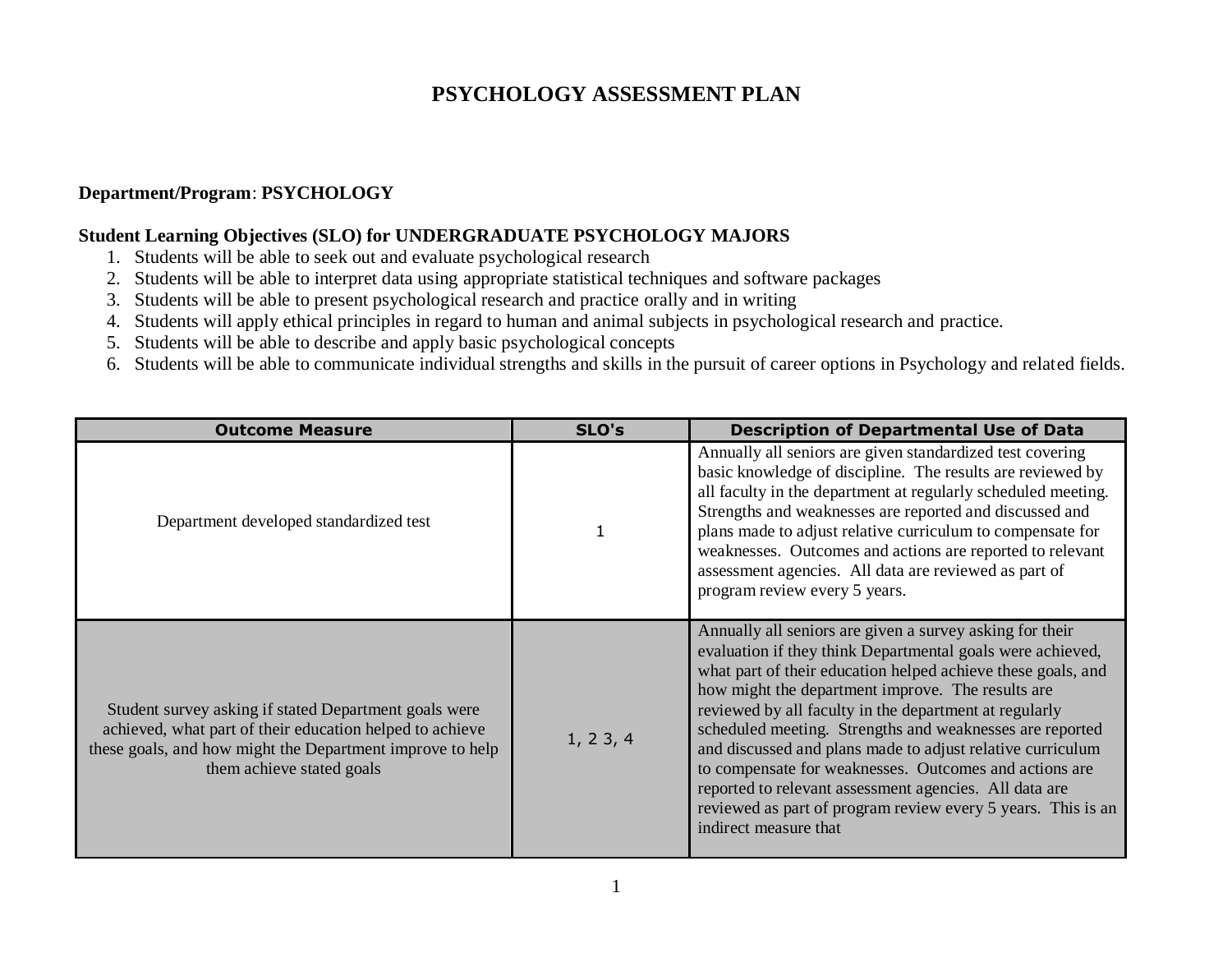| <b>Outcome Measure</b>                                      | SLO's | <b>Description of Departmental Use of Data</b>                                                                                                                                                                                                                                                                                                                                                                                                                                           |  |
|-------------------------------------------------------------|-------|------------------------------------------------------------------------------------------------------------------------------------------------------------------------------------------------------------------------------------------------------------------------------------------------------------------------------------------------------------------------------------------------------------------------------------------------------------------------------------------|--|
| <b>Evaluation of Student Senior Seminar capstone Papers</b> | 2     | Annually all major papers written by seniors taking the<br>capstone course will be evaluated using an established<br>rubric. The results will be reported to all faculty at regularly<br>scheduled meeting. Strengths and weaknesses are reported<br>and discussed and plans made to adjust relative curriculum<br>to compensate for weaknesses. Outcomes and actions are<br>reported to relevant assessment agencies. All data are<br>reviewed as part of program review every 5 years. |  |
| <b>Give Tolerance Questionnaire</b>                         | 3     | Annually all seniors are given standardized tolerance<br>questionnaire. The results are reviewed by all faculty in the<br>department at regularly scheduled meeting. Strengths and<br>weaknesses are reported and discussed and plans made to<br>adjust relative curriculum to compensate for weaknesses.<br>Outcomes and actions are reported to relevant assessment<br>agencies. All data are reviewed as part of program review<br>every 5 years.                                     |  |
| Give Student Civic Engagement Questionnaire                 | 4     | Annually all seniors are given standardized civic<br>engagement questionnaire. The results are reviewed by all<br>faculty in the department at regularly scheduled meeting.<br>Strengths and weaknesses are reported and discussed and<br>plans made to adjust relative curriculum to compensate for<br>weaknesses. Outcomes and actions are reported to relevant<br>assessment agencies. All data are reviewed as part of<br>program review every 5 years                               |  |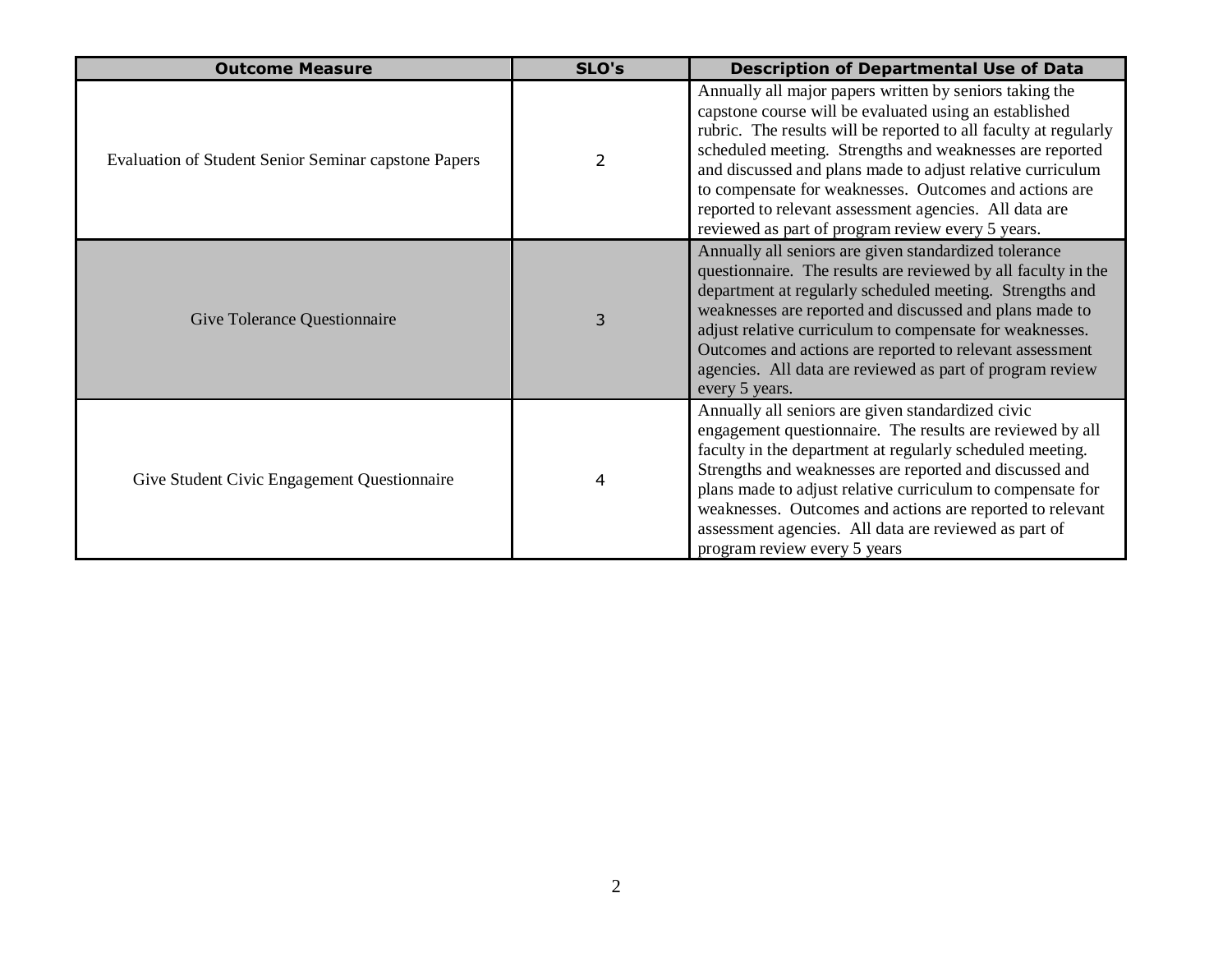1. **Results—** Review activities and findings by completing the Assessment Activities Table below. You can also provide a brief discussion afterward if you feel it would help the committee understand your assessment activities and findings during this cycle.

| This year we assessed<br>$SLO(s)$ | using Outcome<br>Measure(s) (OMs).                       | <b>Findings:</b>                                                         | <b>Strategies for</b><br><b>Improvement</b>              |
|-----------------------------------|----------------------------------------------------------|--------------------------------------------------------------------------|----------------------------------------------------------|
| (list each SLO in its own row)    | (See Report Instructions for<br>description and example) | program-performance for<br>these SLOs, as indicated by<br>these OMs, is: | (in selected areas):                                     |
|                                   | Direct OM(s):                                            | <b>Excellent/Satisfactory/Needs</b><br><b>Improvement</b>                | (See Report Instructions for<br>description and example) |
|                                   | Indirect OM(s):                                          | (See Report Instructions for<br>description and example)                 |                                                          |
| SLO1                              | ACAT; exit survey                                        |                                                                          |                                                          |
| SLO <sub>2</sub>                  | ACAT; exit survey                                        |                                                                          |                                                          |
| SLO <sub>3</sub>                  | exit survey; posters                                     |                                                                          |                                                          |
| SLO <sub>4</sub>                  | exit survey; posters; ethics<br>tutorial                 |                                                                          |                                                          |
| SLO <sub>5</sub>                  | ACAT; exit survey                                        |                                                                          |                                                          |
| SLO <sub>6</sub>                  | Exit survey, rubric                                      |                                                                          |                                                          |

## **Assessment Activities Table**

2. What **revisions**, if any, to current SLOs and/or outcome measures did you make from previous plan? Provide the rationale for any change(s).

3. **Plans**- What learning objectives will you be assessing in the next cycle?